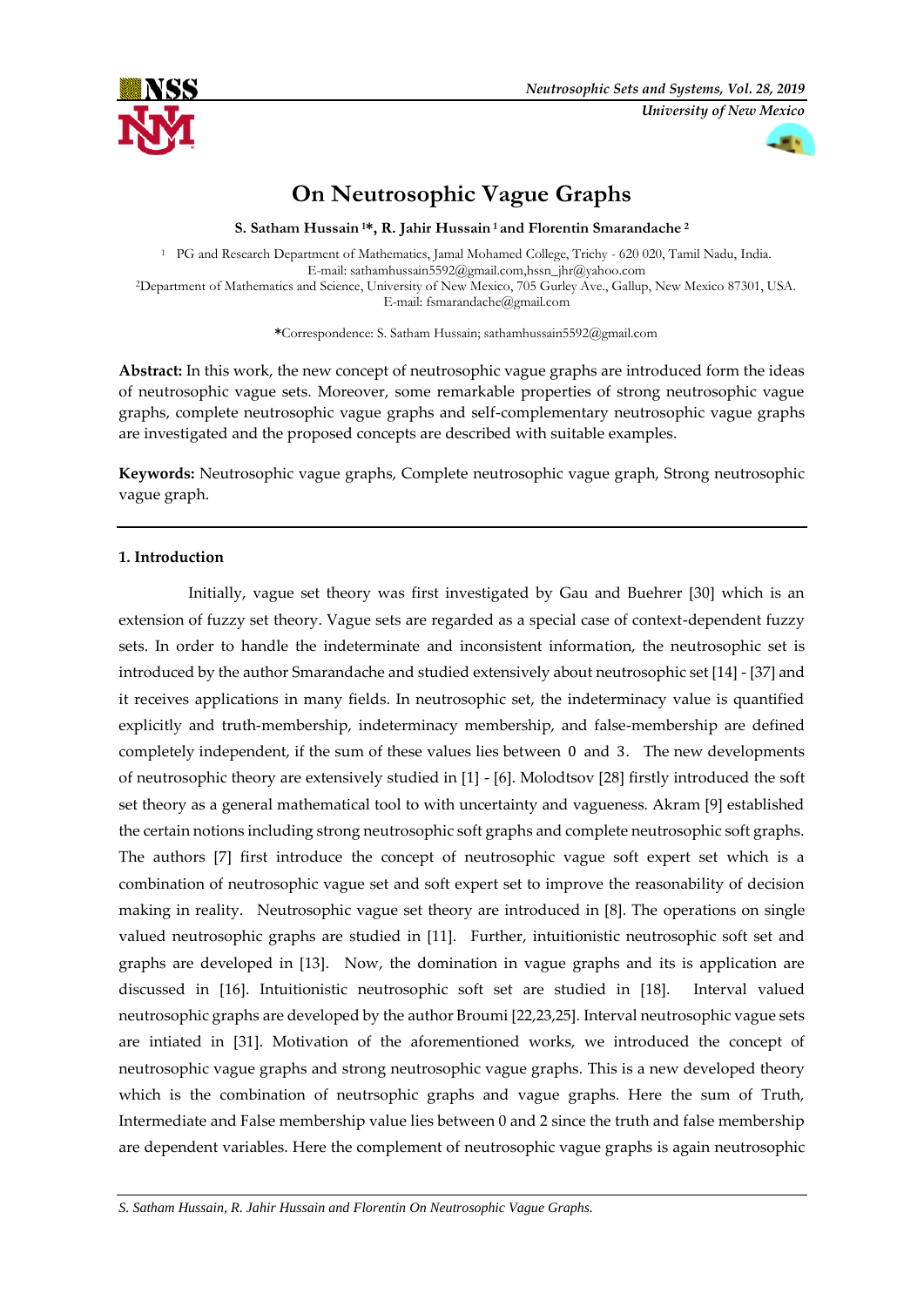vague graphs. This development theory will be applied in Operation Research, Social network problems. Particularly, fake profile is one of the big problems of social networks. Now, it has become easier to create a fake profile. People often use fake profile to insult, harass someone, involve in unsocial activities, etc. This model can be reformulated in the abstract form to be applied in neutrosophic vague graphs. The major contribution of this work as follows:

 • Newly introduced neutrosophic vague graphs, neutrosophic vague subgraphs, constant neutrosophic vague graphs with examples.

 • Further we presented some remarkable properties of strong neutrosophic vague graphs with suitable examples.

#### **2 Preliminaries**

**Definition 2.1** [10] A vague set A on a non empty set X is a pair  $(T_A, F_A)$ , where  $T_A: X \rightarrow [0,1]$  and  $F_A: X \to [0,1]$  are true membership and false membership functions, respectively, such that

$$
0 \le T_A(r) + F_A(r) \le 1
$$
 for any  $r \in X$ .

Let X and Y be two non-empty sets. A vague relation R of X to Y is a vague set R on  $X \times Y$  that is  $R = (T_R, F_R)$ , where  $T_R: X \times Y \rightarrow [0,1]$ ,  $F_R: X \times Y \rightarrow [0,1]$  which satisfies the condition:

 $0 \leq T_R(r, s) + F_R(r, s) \leq 1$  for any  $r \in X$ .

Let  $G = (R, S)$  be a graph. A pair  $G = (J, K)$  is named as a vague graph on  $G^*$  or a vague graph where  $J = (T_J, F_J)$  is a vague set on R and  $K = (T_K, F_K)$  is a vague set on  $S \subseteq R \times R$  such that for each rs  $\in$ S,

$$
T_K(rs) \le (T_J(r) \land T_J(s)) \& F_K(rs) \ge (T_J(r) \lor F_J(s)).
$$

**Definition 2.2** [9] A Neutrosophic set  $A \subset B$ , (i.e)  $A \subseteq C$  if ∀r ∈ X,  $T_A(r) \leq T_B(r)$ ,  $I_A(r) \geq I_B(r)$  and  $F_A(r) \geq F_B(r)$ .

**Definition 2.3** [12, 26, 30] Let X be a space of points (objects), with a generic elements in X known by r. A single valued neutrosophic set (SVNS) A in X is characterized by truth-membership function  $T_A(r)$ , indeterminacy-membership function  $I_A(r)$  and falsity-membership-function  $F_A(r)$ . For each point r in X,  $T_A(r)$ ,  $F_A(r)$ ,  $I_A(r) \in [0,1]$ .

 $A = \{r, T_A(r), F_A(r), I_A(r)\}\$  and  $0 \le T_A(r) + I_A(r) + F_A(r) \le 3$ 

**Definition 2.4** [19, 20] A neutrosophic graph is represented as a pair  $G^* = (V, E)$  where

(i)  $R = \{r_1, r_2, ..., r_n\}$  such that  $T_1 = R \rightarrow [0,1]$ ,  $I_1 = R \rightarrow [0,1]$  and  $F_1 = R \rightarrow [0,1]$  denote the degree of truth-membership function, indeterminacy function and falsity-membership function, respectively and

$$
0 \le T_A(r) + I_A(r) + F_A(r) \le 3
$$
  
(ii)  $S \subseteq R \times R$  where  $T_2 = S \rightarrow [0,1], I_2 = S \rightarrow [0,1]$  and  $F_2 = S \rightarrow [0,1]$  are such that  
 $T_2(rs) \le \{T_1(r) \land T_1(s)\},$   
 $I_2(rs) \ge \{I_1(r) \lor I_1(s)\},$   
 $F_2(rs) \ge \{F_1(r) \lor F_1(s)\},$   
and  $0 \le T_2(rs) + I_2(rs) + F_2(rs) \le 3, \forall rs \in R$ 

**Definition 2.5** [8] A neutrosophic vague set  $A_{\text{NV}}$  (NVS in short) on the universe of discourse X written as

*S. Satham Hussain, R. Jahir Hussain and Florentin On Neutrosophic Vague Graphs.*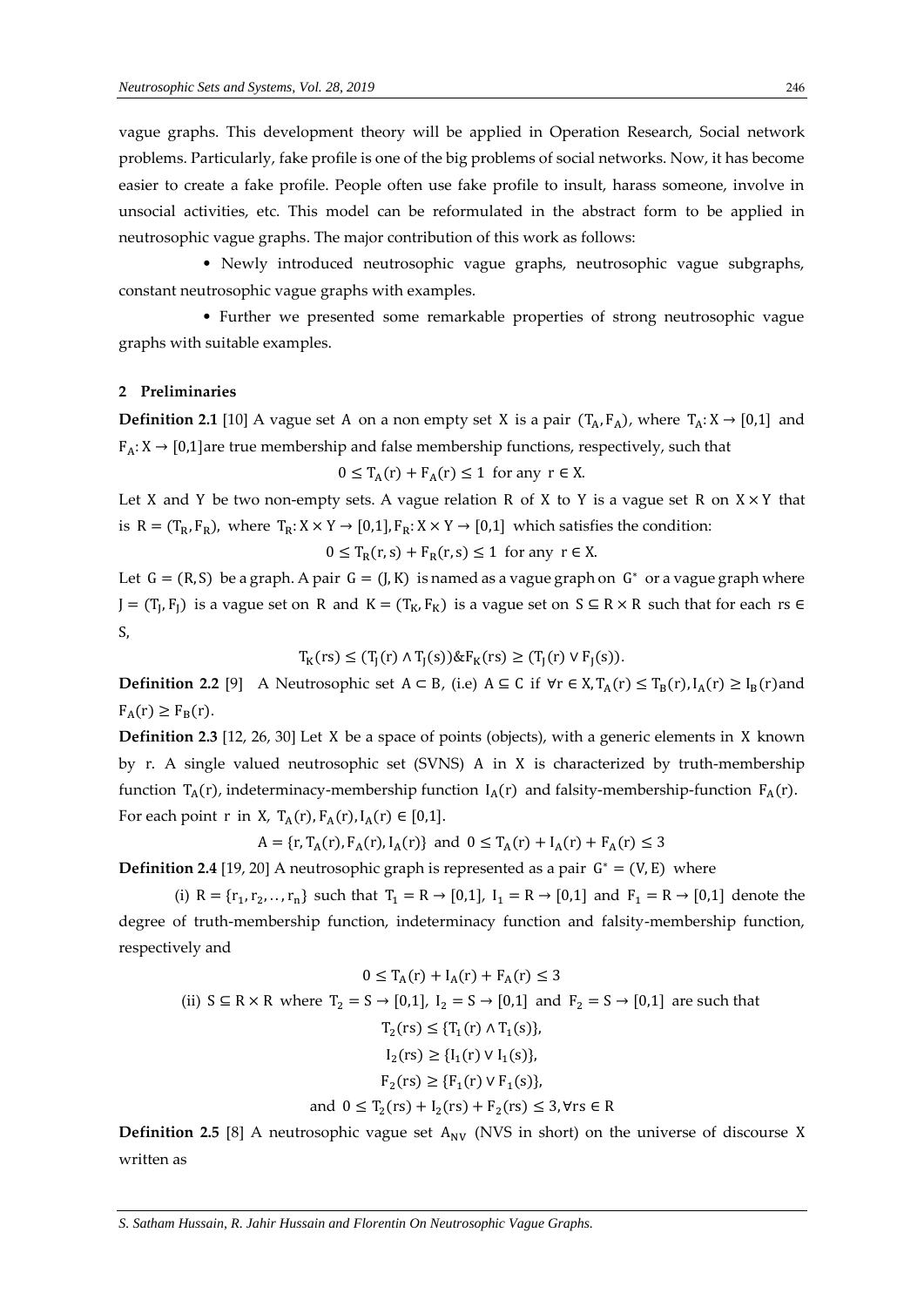$A_{\text{NV}} = \{ \langle r, \hat{T}_{A_{\text{NV}}}(r), \hat{I}_{A_{\text{NV}}}(r), \hat{F}_{A_{\text{NV}}}(r) \rangle, r \in X \}$ 

whose truth-membership, indeterminacy membership and falsity-membership function is defined as  $\widehat{T}_{A_{NV}}(r) = [\widehat{T}^{-}(r), \widehat{T}^{+}(r)], [\widehat{I}^{-}(r), \widehat{I}^{+}(r)], [\widehat{F}^{-}(r), \widehat{F}^{+}(r)],$ 

where  $T^+(r) = 1 - F^-(r)$ ,  $F^+(r) = 1 - T^-(r)$ , and  $0 \leq T^-(r) + T^-(r) + F^-(r) \leq 2$ .

**Definition 2.6** [8] The complement of NVS  $A_{\text{NV}}$  is denoted by  $A_{\text{NV}}^c$  and it is represented by

$$
\begin{aligned} \widehat{T}^c_{A_{NV}}(r) &= [1 - T^+(r), 1 - T^-(r)], \\ \widehat{I}^c_{A_{NV}}(r) &= [1 - I^+(r), 1 - I^-(r)], \\ \widehat{F}^c_{A_{NV}}(r) &= [1 - F^+(r), 1 - F^-(r)], \end{aligned}
$$

**Definition 2.7** [8] Let  $A_{\text{NV}}$  and  $B_{\text{NV}}$  be two NVSs of the universe U. If for all  $r_i \in U$ ,

$$
\widehat{T}_{A_{NV}}(r_i) = \widehat{T}_{B_{NV}}(r_i), \widehat{I}_{A_{NV}}(r_i) = \widehat{I}_{B_{NV}}(r_i), \widehat{F}_{A_{NV}}(r_i) = \widehat{F}_{B_{NV}}(r_i)
$$

then the NVS A<sub>NV</sub> are included by B<sub>NV</sub>, denoted by A<sub>NV</sub>  $\subseteq$  B<sub>NV</sub> where  $1 \le i \le n$ .

**Definition 2.8** [7] The union of two NVSs A<sub>NV</sub> and B<sub>NV</sub> is a NVSs, C<sub>NV</sub>, written as C<sub>NV</sub> = A<sub>NV</sub> ∪ B<sub>NV</sub>, whose truth membership function, indeterminacy-membership function and false-membership function are related to those of  $A_{\text{NV}}$  and  $B_{\text{NV}}$  by

$$
\begin{aligned} \hat{T}_{C_{NV}}(x) &= \left[ \max(\hat{T}_{A_{NV}}(r)\hat{T}_{B_{NV}}(r)), \max(\hat{T}_{A_{NV}}^+(r)\hat{T}_{B_{NV}}^+(r)) \right] \\ \hat{I}_{C_{NV}}(x) &= \left[ \min(\hat{I}_{A_{NV}}^-(r)\hat{I}_{B_{NV}}^-(r)), \min(\hat{I}_{A_{NV}}^+(r)\hat{I}_{B_{NV}}^+(r)) \right] \\ \hat{F}_{C_{NV}}(x) &= \left[ \min(\hat{F}_{A_{NV}}^-(r)\hat{F}_{B_{NV}}^-(r)), \min(\hat{F}_{A_{NV}}^+(r)\hat{F}_{B_{NV}}^+(r)) \right] \end{aligned}
$$

**Definition 2.9** [7] The intersection of two NVSs A<sub>NV</sub> and B<sub>NV</sub> is a NVSs C<sub>NV</sub>, written as C<sub>NV</sub> = A<sub>NV</sub> ∩  $B_{\text{NV}}$ , whose truth membership function, indeterminacy-membership function and false-membership function are related to those of  $A_{\text{NV}}$  and  $B_{\text{NV}}$  by

$$
\begin{aligned} \hat{T}_{C_{NV}}(x) &= \left[ \min(\hat{T}_{A_{NV}}(\mathbf{r}) \hat{T}_{B_{NV}}(\mathbf{r})), \min(\hat{T}_{A_{NV}}^+(\mathbf{r}) \hat{T}_{B_{NV}}^+(\mathbf{r})) \right] \\ \hat{i}_{C_{NV}}(x) &= \left[ \max(\hat{i}_{A_{NV}}(\mathbf{r}) \hat{i}_{B_{NV}}(\mathbf{r})), \max(\hat{i}_{A_{NV}}^+(\mathbf{r}) \hat{i}_{B_{NV}}^+(\mathbf{r})) \right] \\ \hat{F}_{C_{NV}}(x) &= \left[ \max(\hat{F}_{A_{NV}}(\mathbf{r}) \hat{F}_{B_{NV}}(\mathbf{r})), \max(\hat{F}_{A_{NV}}^+(\mathbf{r}) \hat{F}_{B_{NV}}^+(\mathbf{r})) \right] \end{aligned}
$$

### **3 NEUTROSOPHIC VAGUE GRAPH**

**Definition 3.1** Let  $G^* = (R, S)$  be a graph. A pair  $G = (J, K)$  is named as a neutrosophic vague graph (NVG) on G<sup>\*</sup> or a neutrosophic graph where  $J = (\hat{T}_J, \hat{I}_J, \hat{F}_J)$  is a neutrosophic vague set on R and  $K = (\hat{T}_{K}, \hat{I}_{K}, \hat{F}_{K})$  is a neutrosophic vague set  $S \subseteq R \times R$  where

 $(1)$  R =  ${r_1, r_2, ..., r_n}$  such that

$$
T_J^- \colon R \to [0,1], I_J^- \colon R \to [0,1], F_J^- \colon R \to [0,1]
$$

which satisfies the condition  $F_J^- = [1 - T_J^+]$ 

$$
T_J^+\colon R\to [0,1], I_J^+\colon R\to [0,1], F_J^+\colon R\to [0,1]
$$

which satisfies the condition  $F_J^+ = [1 - T_1^-]$  indicates the degree of truth membership

function, indeterminacy membership and falsity membership of the element  $r_i \in R$ , and

$$
0 \leq T_j^-(r_i) + I_j^-(r_i) + F_j^-(r_i) \leq 2.
$$
  

$$
0 \leq T_j^+(r_i) + I_j^+(r_i) + F_j^+(r_i) \leq 2.
$$

(2)  $S \subseteq R \times R$  where

 $T_K^-: R \times R \to [0,1], I_K^-: R \times R \to [0,1], F_K^-: R \times R \to [0,1]$ 

$$
T^+_K\!:\!R\times R\to[0,1], I^+_K\!:\!R\times R\to[0,1], F^+_K\!:\!R\times R\to[0,1]
$$

indicates the degree of truth membership function, indeterminacy membership and falsity membership of the element  $r_i$ ,  $r_j \in S$ . respectively and such that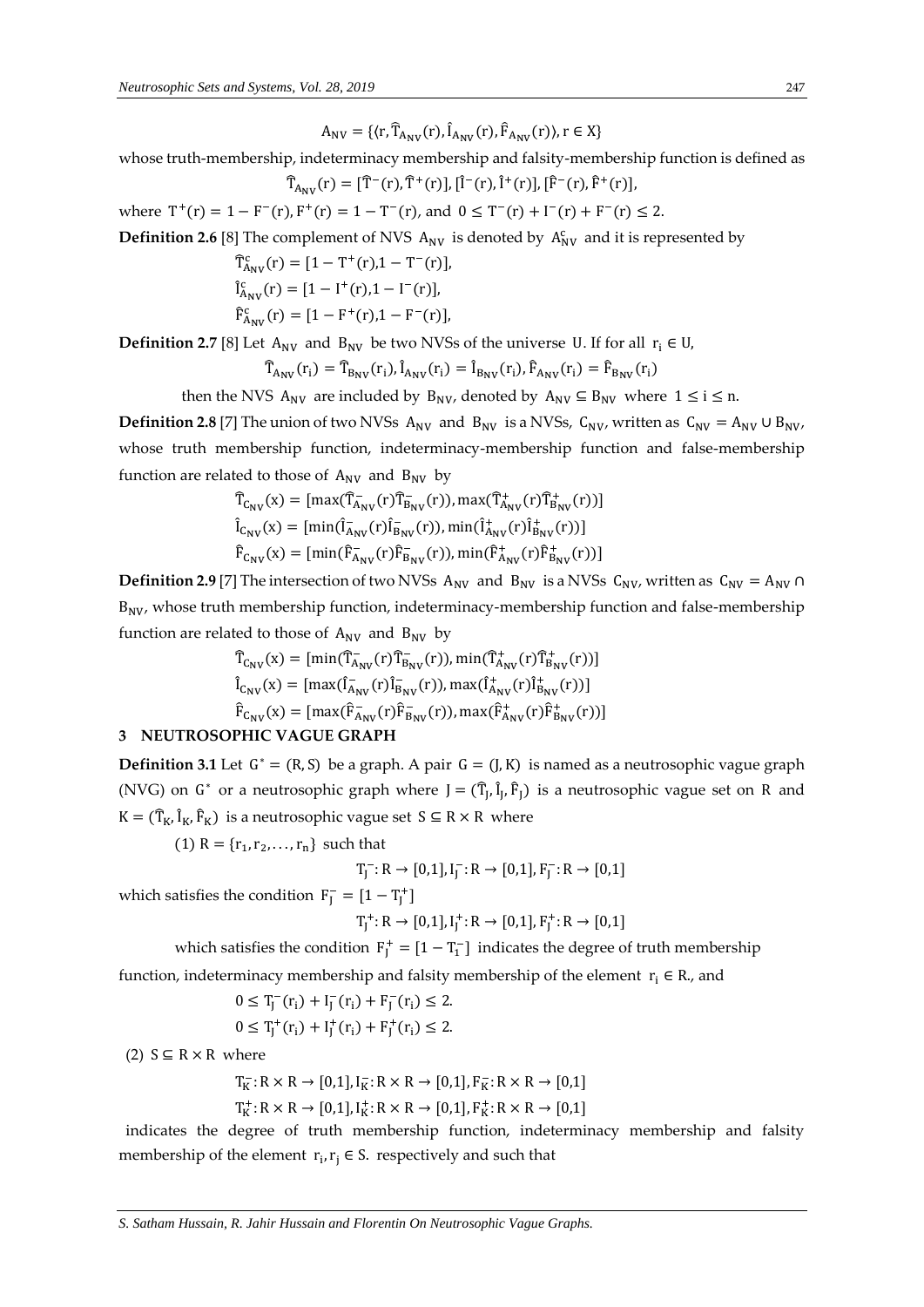$0 \leq T_K^-(r_i) + I_K^-(r_i) + F_K^-(r_i) \leq 2.$  $0 \leq T_K^+(r_i) + I_K^+(r_i) + F_K^+(r_i) \leq 2.$ 

such that

 $T_K^-(rs) \leq {T_J^-(r) \wedge T_J^-(s)}$  $I_K^-(rs) \leq {I_J^-(r) \wedge I_J^-(s)}$  $F_K^-(rs) \leq {F_J^-(r) \vee F_J^-(s)},$ 

similarly

.

 $T_K^+(rs) \leq {T_J^+(r) \wedge T_J^+(s)}$  $I_K^+(rs) \leq \{I_J^+(r) \wedge I_J^+(s)\}$  $F_K^+(rs) \leq {F_J^+(r) \vee F_J^+(s)}.$ 

**Example 3.2** A neutrosophic vague graph  $G = (J, K)$  such that  $J = \{a, b, c\}$  and  $K = \{ab, bc, ca\}$ indicated by

$$
\hat{a} = T[0.5, 0.6], I[0.4, 0.3], F[0.4, 0.5], \hat{b} = T[0.4, 0.6], I[0.7, 0.3], F[0.4, 0.6],
$$

$$
\hat{c} = T[0.4, 0.4], I[0.5, 0.3], F[0.6, 0.6]
$$

$$
a^- = (0.5, 0.4, 0.4), b^- = (0.4, 0.7, 0.4), c^- = (0.4, 0.5, 0.6)
$$

$$
a^+ = (0.6, 0.3, 0.5), b^+ = (0.6, 0.3, 0.6), c^+ = (0.4, 0.3, 0.6)
$$



Figure 1 NEUTROSOPHIC VAGUE GRAPH

**Definition 3.3** A neutrosophic vague graph  $H = (J(r), K'(r))$  is meant to be a neutrosophic vague subgraph of the NVG  $G = (J, K)$  if  $J'(r) \subseteq J(r)$  and  $K'(rs) \subseteq K'(rs)$  in other words, if

$$
\widehat{T}_J^{(-)}(r) \leq \widehat{T}_J^{-}(r)
$$
  

$$
\widehat{I}_J^{(-)}(r) \leq \widehat{I}_J^{-}(r)
$$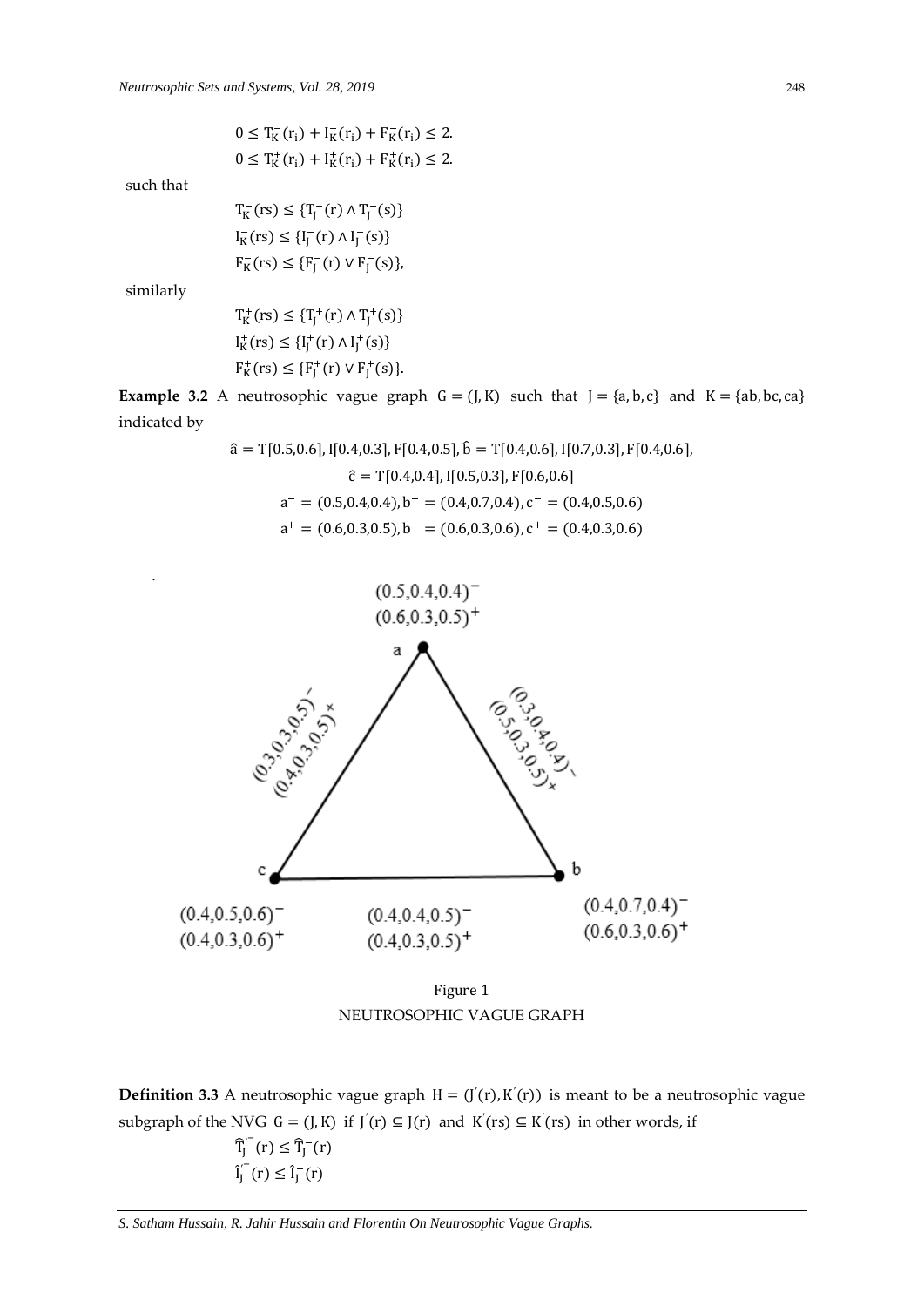$$
\hat{F}_J^{'}(r) \ge \hat{F}_J^-(r) \forall r \in R
$$

and

$$
\begin{aligned} \widehat{T}_{K}^{\prime^{+}}(rs) &\leq \widehat{T}_{K}^{-}(rs) \\ \widehat{I}_{K}^{\prime}(rs) &\leq \widehat{I}_{K}^{-}(rs) \\ \widehat{F}_{K}^{\prime^{+}}(rs) &\geq \widehat{F}_{K}^{-}(rs) \forall (rs) \in S. \end{aligned}
$$

**Example 3.4** A neutrosophic vague graph  $G = (J, K)$  in Figure (1)





 $H_1$  is a neutrosophic vague subgraph of G

**Definition 3.5** The two vertices are said to be adjacent in a neutrosophic vague graph  $G = (J, K)$  if

$$
T_K(rs) = {T_J^-(r) \land T_J^-(s)}
$$
  
\n
$$
I_K(rs) = {I_J^-(r) \land I_J^-(s)}
$$
  
\n
$$
F_K(rs) = {F_J^-(r) \lor F_J^-(s)}
$$
 and  
\n
$$
T_K^+(rs) = {T_J^+(r) \land T_J^+(s)}
$$
  
\n
$$
I_K^+(rs) = {I_J^+(r) \land I_J^+(s)}
$$
  
\n
$$
F_K^+(rs) = {F_J^+(r) \lor F_J^+(s)}
$$

In this case, r and s are known to be neighbours and (rs) is incident at r and s also.

**Definition 3.6** A path  $\rho$  in a NVG  $G = (J, K)$  is a sequence of distinct vertices  $r_0, r_1, \ldots, r_n$  such that  $T_K^-(r_{i-1},r_1) > 0, \ I_K^-(r_{i-1},r_1) > 0, \ F_K^-(r_{i-1},r_1) > 0, \ T_K^+(r_{i-1},r_1) > 0, \ I_K^+(r_{i-1},r_1) > 0, \ F_K^+(r_{i-1},r_1) > 0,$ for  $0 \le i \le 1$ , here  $n \le 1$  is called the length of the path  $\rho$ . A single node or single vertex  $r_i$  may all consider as a path.

**Definition 3.7** A neutrosophic vague graph  $G = (J, K)$  is said to be connected if every pair of vertices has at least on neutrosophic vague path between them otherwise it is disconnected.

**Definition 3.8** A vertex  $r_i \in R$  of neutrosophic vague graph  $G = (J, K)$  called as a pendent vertex if there is no effective edge incident at  $x_i$ .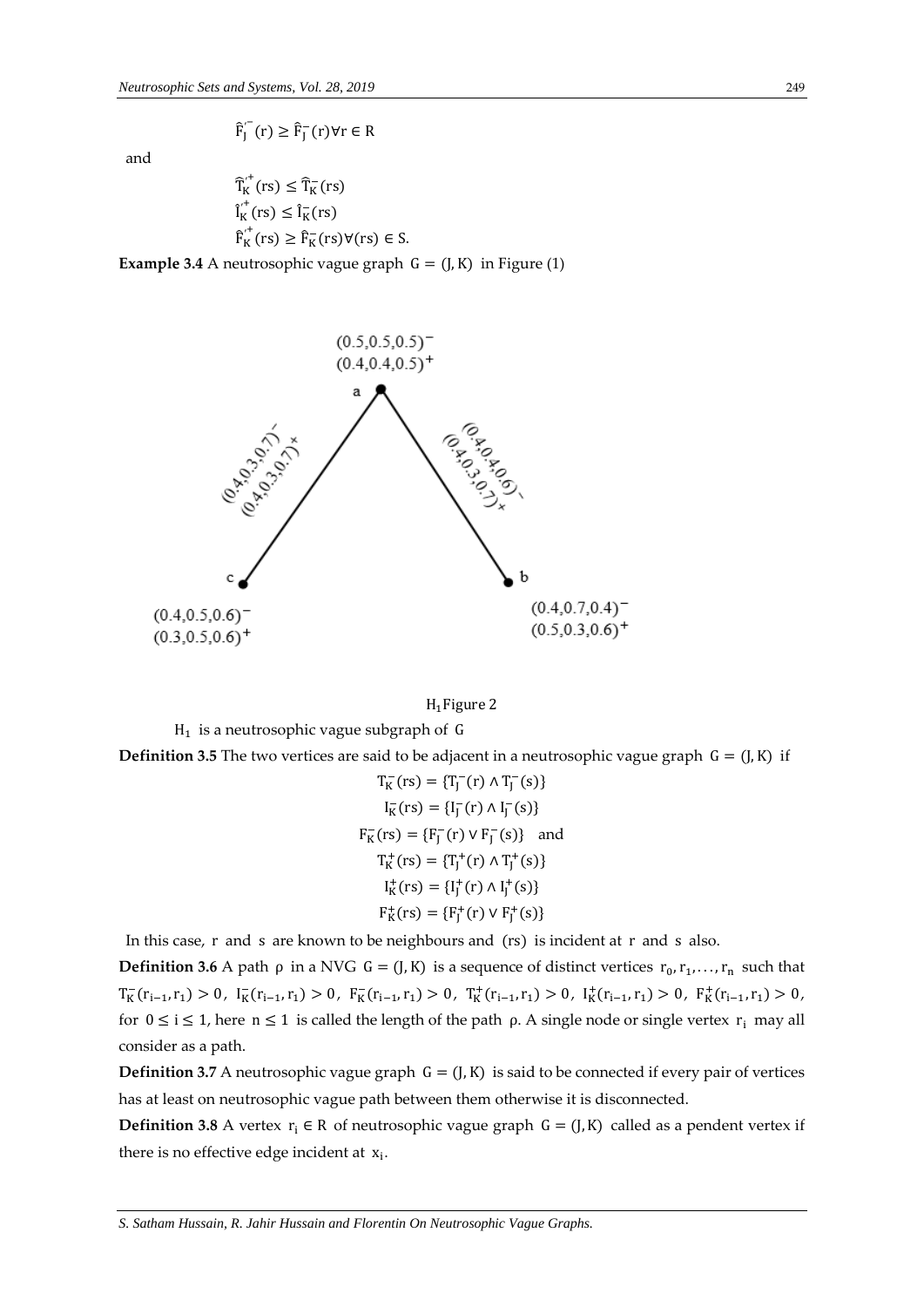**Definition 3.9** A vertex in a neutrosophic vague graph  $G = (J, K)$  having exactly one neighbours is called a isolated vertex. otherwise,it is called non-isolated vertex. An edge in a neutrosophic vague graph incident with a isolated vertex is called a isolated edge other words it is called non-isolated edge. A vertex in a neutrosophic vague graph adjacent to the isolated vertex is called an support of the pendent edge.

**Example 3.10** A neutrosophic vague graph  $G = (J, K)$  in figure (3)



# $H_1$ Figure 3 NEUTROSOPHIC VAGUE GRAPH

In figure  $(3)$ , the neutrosophic vague vertex b is an pendent vertex.

**Definition 3.11** Let  $G = (J, K)$  be a neutrosophic vague graph. Then the degree of a vertex  $r \in G$  is a sum of degree truth membership, sum of indeterminacy membership and sum of falsity membership of all those edges which are incident on vertex r represented by  $d(r) =$  $([d_{T_J}^-(r), d_{T_J}^+(r)], [d_{I_J}^-(r), d_{I_J}^+(r)], [d_{F_J}^-(r), d_{F_J}^+(r)])$  where

 $d_{T_J}^-(r) = \sum_{r \neq s} T_K^-(rs), d_{T_J}^+(r) = \sum_{r \neq s} T_K^+(rs)$  indicates the degree of truth membership vertex

 $d_{I_J}^-(r) = \sum_{r \neq s} I_K^-(rs), d_{I_J}^+(r) = \sum_{r \neq s} I_K^+(rs)$  indicates the degree of indeterminacy membership

vertex

 $d_{F_J}^-(r) = \sum_{r \neq s} F_K^-(rs), d_{F_J}^+(r) = \sum_{r \neq s} F_K^+(rs)$  indicates the degree of falsity membership vertex for all  $r, s \in J$ .

**Example 3.12** A neutrosophic vague graph  $G = (J, K)$  in figure (1), we have the degree of each vertex as follows

$$
d^-_T(a)=(0.6,0.7,0.9), d^-_F(b)=(0.7,0.8,1.3), d^-_F(c)=(0.7,0.7,1.0),\\
$$

$$
d^+_T(a)=(0.9,0.6,1.0), d^+_F(b)=(0.9,0.6,1.0), d^+_F(c)=(0.8,0.6,1.0)
$$

**Definition 3.13** A neutrosophic vague graph  $G = (J, K)$  is called constant if degree of each vertex is  $A = (A_1, A_2, A_3)$  that is  $d(x) = (A_1, A_2, A_3)$  for all  $x \in V$ .

**Example 3.14** Consider a neutrosophic vague graph  $G = (J, K)$  in figure (4)defined by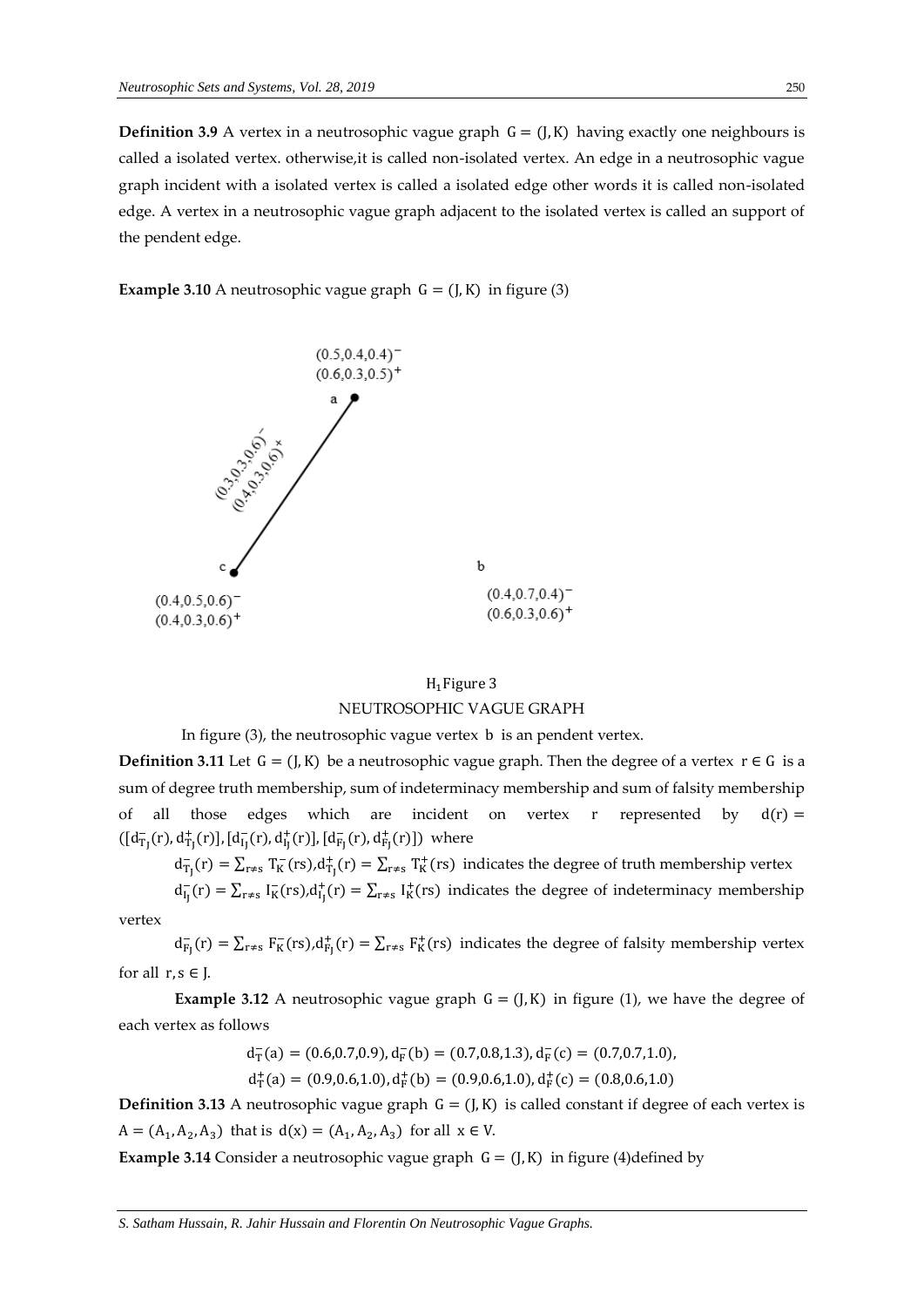$$
\hat{a} = T[0.5, 0.6], I[0.6, 0.4], F[0.4, 0.5], \hat{b} = T[0.4, 0.4], I[0.4, 0.6], F[0.6, 0.6],
$$

$$
\hat{c} = T[0.4, 0.6], I[0.7, 0.3], F[0.4, 0.6], \hat{d} = T[0.6, 0.4], I[0.3, 0.7], F[0.6, 0.4]
$$

$$
a^- = (0.5, 0.6, 0.4), b^- = (0.4, 0.4, 0.6), c^- = (0.4, 0.7, 0.4), d^- = (0.6, 0.3, 0.6)
$$

$$
a^+ = (0.6, 0.4, 0.5), b^+ = (0.4, 0.6, 0.6), c^+ = (0.6, 0.3, 0.6), d^+ = (0.4, 0.7, 0.4).
$$



# Figure 4 CONSTANT NEUTROSOPHIC VAGUE GRAPH

Clearly as it is seen in figure(4) G is constant neutrosophic vague graph since the degree of  $(\hat{a}, \hat{b}, \hat{c}, \hat{d})$ and  $\hat{d} = (0.6, 0.6, 1.2)$ .

**Definition 3.15** The complement of neutrosophic vague graph  $G = (J, K)$  on  $G^*$  is a neutrosophic vague graph G<sup>c</sup> on G<sup>\*</sup> where

\n- \n
$$
J^c(r) = J(r)
$$
\n
\n- \n
$$
T_J^{-c}(r) = T_J^{-}(r), I_J^{-c}(r) = I_J^{-}(r), F_J^{-c}(r) = F_J^{-}(r)
$$
\n for all  $r \in R$ .\n
\n- \n
$$
T_J^{+c}(r) = T_J^{+}(r), I_J^{+c}(r) = I_J^{+}(r), F_J^{+c}(r) = F_J^{+}(r)
$$
\n for all  $r \in R$ .\n
\n- \n
$$
T_K^{-c}(rs) = \{T_J^{-}(r) \land T_J^{-}(s)\} - T_K^{-}(rs)
$$
\n
$$
I_K^{-c}(rs) = \{F_J^{-}(r) \lor F_J^{-}(s)\} - F_K^{-}(rs)
$$
\n for all  $(rs) \in S$ \n
\n- \n
$$
T_K^{+c}(rs) = \{T_J^{+}(r) \land T_J^{+}(s)\} - T_K^{+}(rs)
$$
\n
$$
I_K^{+c}(rs) = \{I_J^{+}(r) \land I_J^{+}(s)\} - I_K^{+}(rs)
$$
\n
$$
F_K^{+c}(rs) = \{F_J^{+}(r) \lor F_J^{+}(s)\} - F_K^{+}(rs)
$$
\n for all  $(rs) \in S$ \n
\n

## **4 Strong Neutrosophic Vague Graphs**

**Definition 4.1** A neutrosophic vague graph  $G = (J, K)$  of  $G^* = (R, S)$  is named as a strong neutrosophic vague graph if

$$
T_K^-(rs) = \{T_J^-(r) \land T_J^-(s)\}
$$
  
\n
$$
I_K^-(rs) = \{I_J^-(r) \land I_J^-(s)\}
$$
  
\n
$$
F_K^-(rs) = \{F_J^-(r) \lor F_J^-(s)\}
$$
 and  
\n
$$
T_K^+(rs) = \{T_J^+(r) \land T_J^+(s)\}
$$
  
\n
$$
I_K^+(rs) = \{I_J^+(r) \land I_J^+(s)\}
$$
  
\n
$$
F_K^+(rs) = \{F_J^+(r) \lor F_J^+(s)\}
$$
 for all  $(rs \in S)$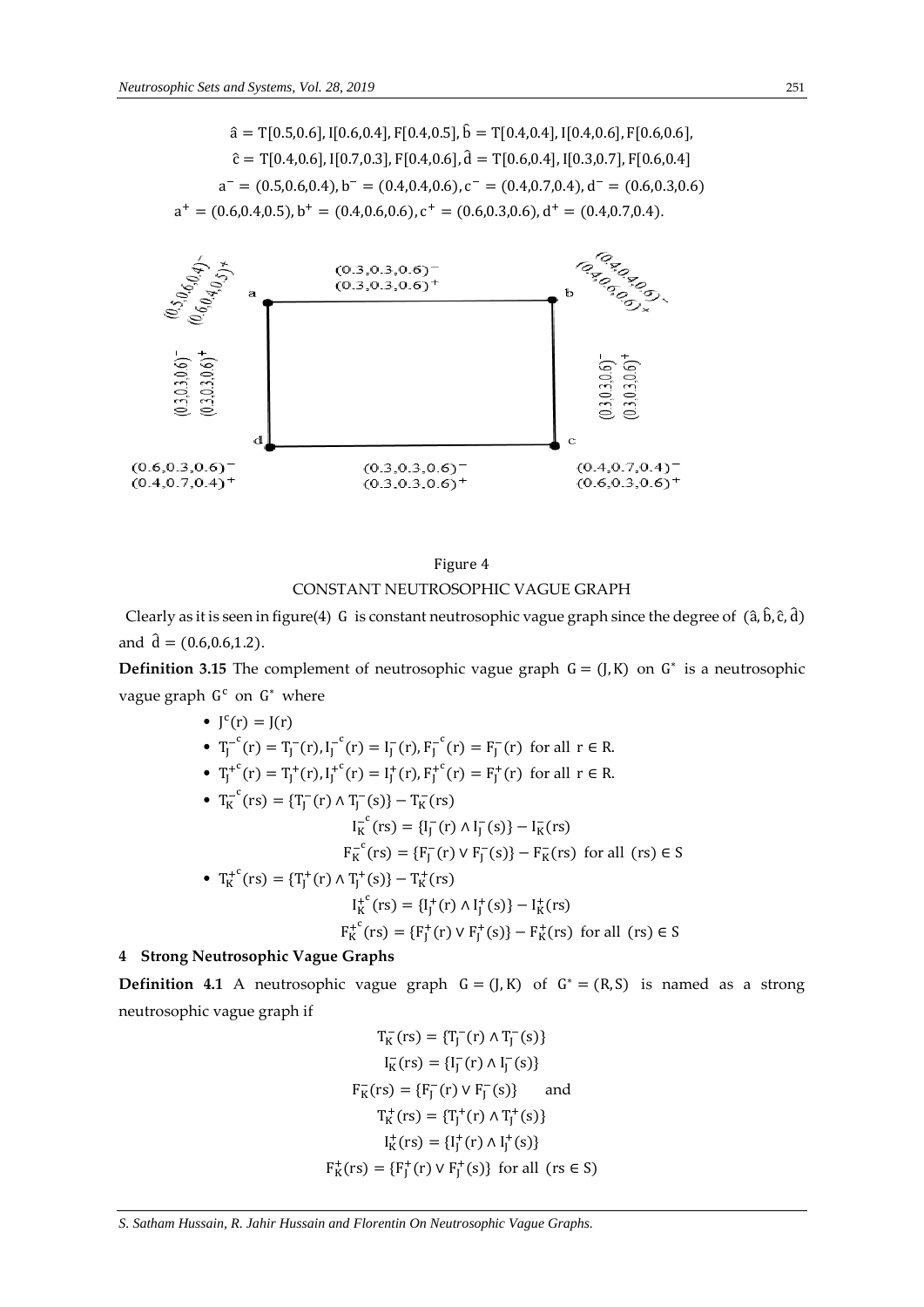**Example 4.2** A neutrosophic vague graph  $G = (J, K)$  such that  $J = \{a, b, c\}$  and  $K = \{ab, bc, ca\}$ defined by  $\hat{a} = T[0.3, 0.4], I[0.4, 0.6], F[0.6, 0.7], \hat{b} = T[0.6, 0.4], I[0.6, 0.7], F[0.6, 0.4],$  $\hat{c} = T[0.7, 0.7],$   $I[0.5, 0.6],$   $F[0.3, 0.3]$ 





#### **STRONG NEUTROSOPHIC VAGUE GRAPH**

**Remark 4.3** If  $G = (J, K)$  is a neutrosophic vague graph on  $G^*$  then from above definition, it follow that  $G^{c^c}$  is given by the neutrosophic vague graph  $G^{c^c} = J^{c^c}$ ,  $K^{c^c}$  on  $G^*$  where

- $(J^c)^c(r) = J(r)$
- $(T_J^{-c})^c(r) = T_J^{-}(r), I_J^{-c}(r) = I_J^{-}(r), F_J^{-c}(r) = F_J^{-}(r)$  for all  $r \in R$ .
- $(T_J^{+c})^c(r) = T_J^+(r), I_J^{+c}(r) = I_J^+(r), F_J^{+c}(r) = F_J^+(r)$  for all  $r \in R$ .
- $(T_K^{-c})^c(rs) = {T_J^-(r) \wedge T_J^-(s)} T_K^-(rs)$  $(I_K^{-c})^c(rs) = {I_J^-(r) \wedge I_J^-(s)} - I_K^-(rs)$  $(F_K^{-c})^c(rs) = {F_J^-(r) \vee F_J^-(s)} - F_K^-(rs)$  for all  $(rs) \in S$ •  $(T_K^{+c})^c(rs) = {T_J^+(r) \wedge T_J^+(s)} - T_K^+(rs)$  $(I_K^+{}^c)^c(rs) = {I_J^+(r) \wedge I_J^+(s)} - I_K^+(rs)$  $(F_K^+)^c(rs) = {F_J^+(r) \vee F_J^+(s)} - F_K^+(rs)$  for all  $(rs) \in S$

for any neutrosophic vague graph  $G, G^c$  is strong neutrosophic graph and  $G \subseteq G^c$ **Definition 4.4** A strong neutrosophic graph G is called self-complementary if  $G \cong G^c$  where  $G^c$  is the complement of neutrosophic vague graph G.

**Example 4.5** A neutrosophic vague graph  $G = (J, K)$  such that  $J = \{a, b, c, d\}$  and  $K = \{ab, bc, cd, da\}$ defined as follows: consider a neutrosophic vague graph G as in figure(6)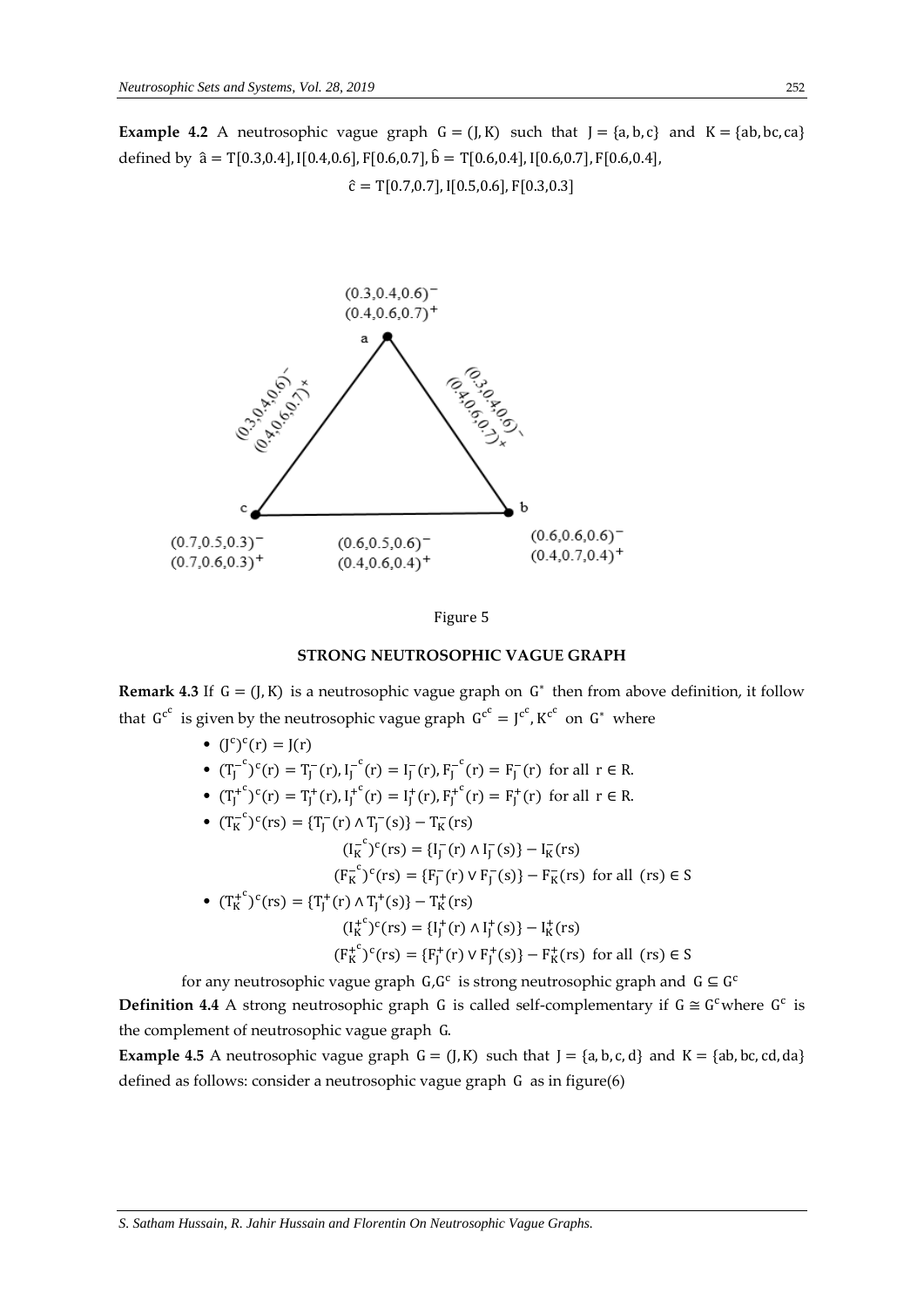

G<sup>c</sup> STRONG NVG

Clearly, as it is seen in figure (6)  $G \cong G^{c^c}$ .

Hence G is self complementary.

**Proposition 4.6** Let  $G = (J, K)$  be a strong neutrosophic vague graph if

$$
T_K^-(rs) = {T_J^-(r) \land T_J^-(s)}
$$
  
\n
$$
I_K^-(rs) = {I_J^-(r) \land I_J^-(s)}
$$
  
\n
$$
F_K^-(rs) = {F_J^-(r) \lor F_J^-(s)}
$$
  
\n
$$
T_K^+(rs) = {T_J^+(r) \land T_J^+(s)}
$$
  
\n
$$
I_K^+(rs) = {I_J^+(r) \land I_J^+(s)}
$$

$$
\mathsf{F}_{\mathsf{K}}^{+}(\mathsf{rs}) = \{\mathsf{F}_{\mathsf{J}}^{+}(\mathsf{r}) \vee \mathsf{F}_{\mathsf{J}}^{+}(\mathsf{s})\} \text{ for all } \mathsf{rs} \in \mathsf{K}
$$

Then G is self complementary.

Proof. Let  $G = (J, K)$  be a strong neutrosophic vague graph such that

$$
\widehat{T}_{K}(rs) = \frac{1}{2} \min[\widehat{T}_{J}(r), \widehat{T}_{J}(s)]
$$

$$
\widehat{I}_{K}(rs) = \frac{1}{2} \min[\widehat{I}_{J}(r), \widehat{I}_{J}(s)]
$$

$$
\widehat{F}_{K}(rs) = \frac{1}{2} \max \widehat{F}_{J}(r), \widehat{F}_{J}(s)
$$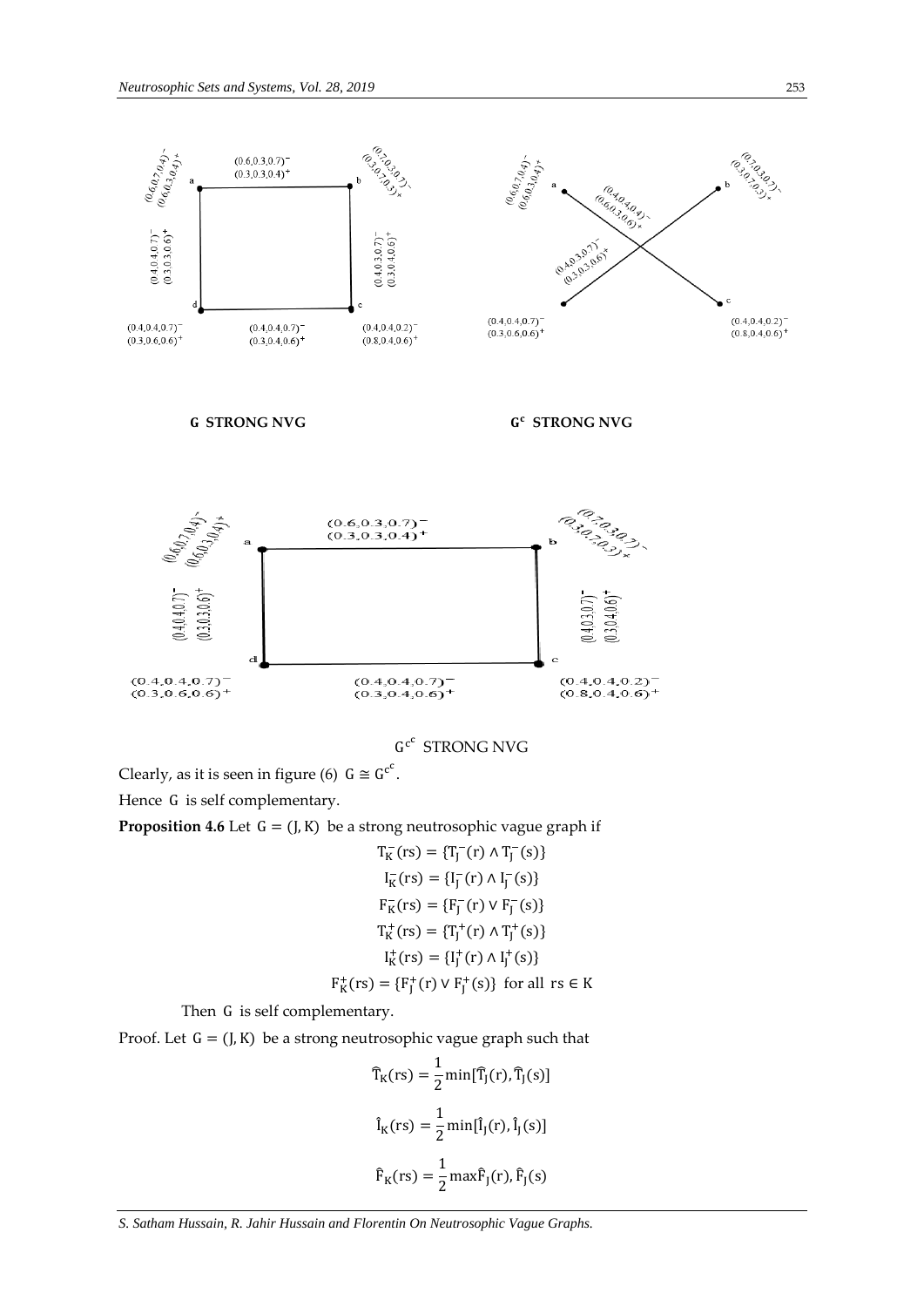for all rs ∈ J then  $G \approx G^{c^c}$  under the identity map I: J → J. Hence G is self complementary **Proposition 4.7** Let G be a self complementary neutrosophic vague graph then

$$
\sum_{r \neq s} \widehat{T}_{K}(rs) = \frac{1}{2} \sum_{r \neq s} \min{\{\widehat{T}_{j}(r), \widehat{T}_{j}(s)\}}
$$

$$
\sum_{r \neq s} \widehat{I}_{K}(rs) = \frac{1}{2} \sum_{r \neq s} \min{\{\widehat{I}_{j}(r), \widehat{I}_{j}(s)\}}
$$

$$
\sum_{r \neq s} \widehat{F}_{K}(rs) = \frac{1}{2} \sum_{r \neq s} \max{\{\widehat{F}_{j}(r), \widehat{F}_{j}(s)\}}
$$

Proof. If G be an self complementary neutrosophic vague graph then there exist an isomorphism f:  $J_1 \rightarrow J_2$  satisfy

$$
\begin{aligned} \widehat{T}_{J_1}^c(f(r)) &= \widehat{T}_{J_1}(f(r)) = \widehat{T}_{J_1}(r) \\ \widehat{I}_{J_1}^c(f(r)) &= \widehat{I}_{J_1}(f(r)) = \widehat{I}_{J_1}(r) \\ \widehat{F}_{J_1}^c(f(r)) &= \widehat{F}_{J_1}(f(r)) = \widehat{F}_{J_1}(r) \end{aligned}
$$

and

$$
\begin{aligned} \widehat{T}^c_{K_1}(f(r), f(s)) &= \widehat{T}_{K_1}(f(r), f(s)) = \widehat{T}_{K_1}(rs) \\ \widehat{I}^c_{K_1}(f(r), f(s)) &= \widehat{I}_{K_1}(f(r), f(s)) = \widehat{I}_{K_1}(rs) \\ \widehat{F}^c_{K_1}(f(r), f(s)) &= \widehat{F}_{K_1}(f(r), f(s)) = \widehat{F}_{K_1}(rs) \end{aligned}
$$

we have  $\hat{T}_{K_1}^c(f(r), f(s)) = \min(\hat{T}_{J_1}^c(r), \hat{T}_{J_1}^c(s)) - \hat{T}_{K_1}^c(f(r), f(s))$ . i.e,  $\hat{T}_{K_1}^c(rs) = \min(\hat{T}_{J_1}^c(r), \hat{T}_{J_1}^c(s)) \widehat{T}_{K_1}(f(r), f(s))$ .  $\widehat{T}_{K_1}(rs) = \min(\widehat{T}_{J_1}^c(r), \widehat{T}_{J_1}^c(s)) - \widehat{T}_{K_1}(rs)$ . that is

$$
\sum_{r \neq s} \hat{T}_{K_1}(rs) + \sum_{r \neq s} \hat{T}_{K_1}(rs) = \sum_{r \neq s} \min(\hat{T}_{J_1}(r), \hat{T}_{J_1}(s)).
$$

Similarly, 
$$
\sum_{r \neq s} \hat{I}_{K_1}(rs) + \sum_{r \neq s} \hat{I}_{K_1}(rs) = \sum_{r \neq s} \min(\hat{I}_{J_1}(r), \hat{I}_{J_1}(s))
$$
  
\n
$$
\sum_{r \neq s} \hat{F}_{K_1}(rs) + \sum_{r \neq s} \hat{F}_{K_1}(rs) = \sum_{r \neq s} \max(\hat{F}_{J_1}(r), \hat{F}_{J_1}(s))
$$
\n
$$
2 \sum_{r \neq s} \hat{T}_{K_1}(rs) = \sum_{r \neq s} \min(\hat{T}_{J_1}(r), \hat{T}_{J_1}(s))
$$
\n
$$
2 \sum_{r \neq s} \hat{I}_{K_1}(rs) = \sum_{r \neq s} \min(\hat{I}_{J_1}(r), \hat{I}_{J_1}(s))
$$
\n
$$
2 \sum_{r \neq s} \hat{F}_{K_1}(rs) = \sum_{r \neq s} \max(\hat{F}_{J_1}(r), \hat{F}_{J_1}(s))
$$

from the equation of the proposition (4.8) holds.

**Proposition 4.8** Let  $G_1$  and  $G_2$  be strong neutrosophic vague graph  $G_1 \approx G_2$  (isomorphism)

Proof. Assume that  $G_1$  and  $G_2$  are isomorphic there exist a bijective map  $f: J_1 \rightarrow J_2$ satisfying,

$$
\widehat{T}_{J_1}(r)=\widehat{T}_{J_2}(f(r)), \hat{I}_{J_1}(r)=\hat{I}_{J_2}(f(r)), \hat{F}_{J_1}(r)=\hat{F}_{J_2}(f(r)), \text{for all } r\in J_1
$$

and

$$
\begin{aligned} \widehat{T}_{K_1}(rs) &= \widehat{T}_{K_2}(f(r), f(s))\\ \widehat{I}_{K_1}(rs) &= \widehat{I}_{K_2}(f(r), f(s))\\ \widehat{F}_{K_1}(r) &= \widehat{F}_{K_2}(f(r), f(s)) \forall rs \in K_1 \end{aligned}
$$

by definition (4.3) we have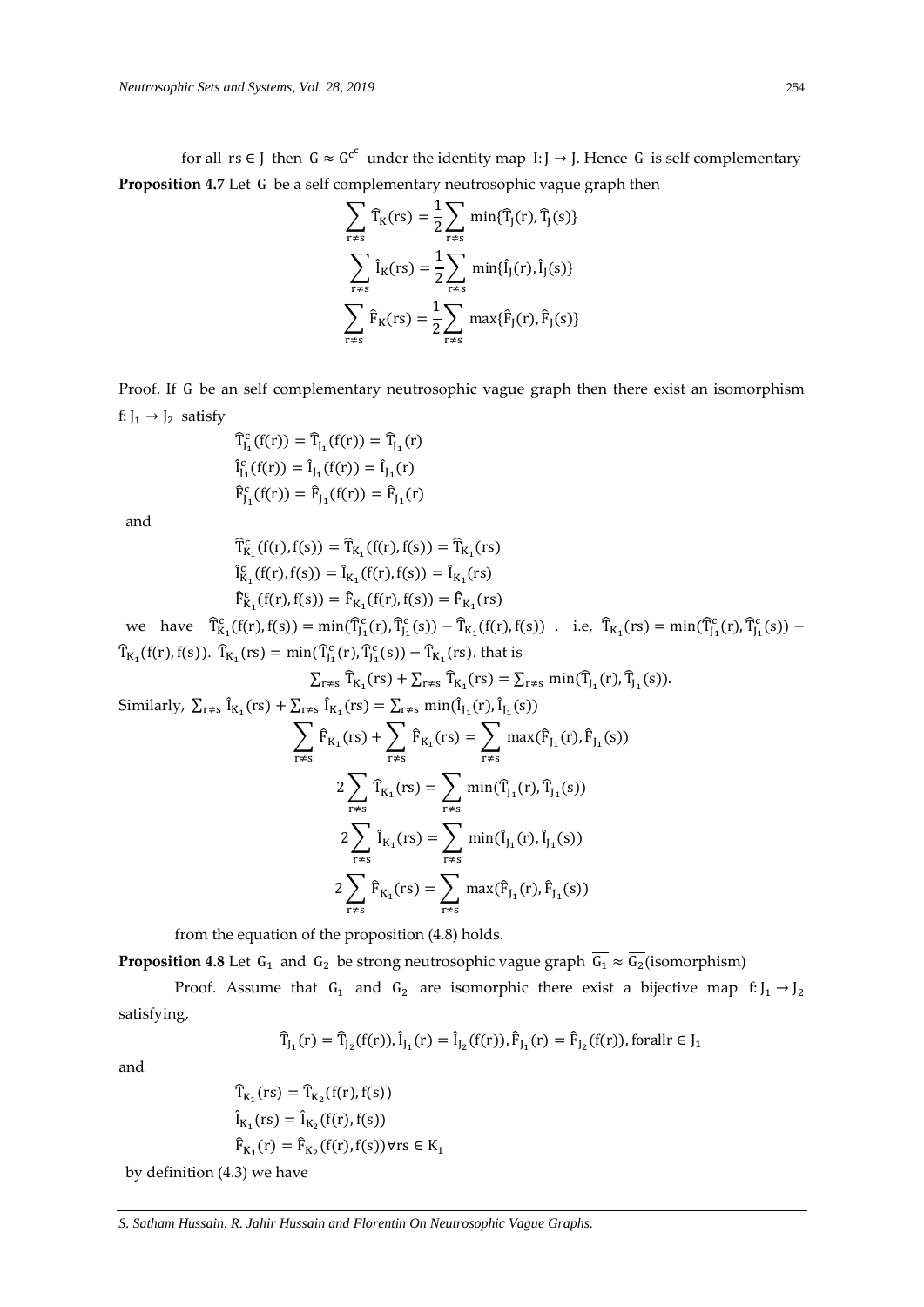c

$$
T_{K_1}^c(rs) = min(T_{J_1}(r), T_{J_1}(s)) - T_{K_1}(rs)
$$
  
\n
$$
= min(T_{J_2}f(r), T_{J_2}f(s)) - T_{K_2}(f(r)f(s))
$$
  
\n
$$
= T_{K_2}^c(f(r)f(s))
$$
  
\n
$$
I_{K_1}^c(rs) = min(I_{J_1}(r), I_{J_1}(s)) - I_{K_1}(rs)
$$
  
\n
$$
= min(I_{J_2}f(r), I_{J_2}f(s)) - I_{K_2}(f(r)f(s))
$$
  
\n
$$
= I_{K_2}^c(f(r)f(s))
$$
  
\n
$$
F_{K_1}^c(rs) = max(F_{J_1}(r), F_{J_1}(s)) - F_{K_1}(rs)
$$
  
\n
$$
= max(F_{J_2}f(r), F_{J_2}f(s)) - F_{K_2}(f(r)f(s))
$$
  
\n
$$
= F_{K_2}^c(f(r)f(s))
$$

Hence  $G_1^c \approx G_2^c$  for all  $(rs) \in K_1$ 

similarly,

**Definition 4.9** A neutrosophic vague graph  $G = (J, K)$  is complete if

 $T_K^-(rs) = {T_J^-(r) \wedge T_J^-(s)}$  $I_K^-(rs) = {I_J^-(r), I_J^-(s)}$  $F_K^-(rs) = {F_J^-(r) \vee F_J^-(s)},$  $T_K^+(rs) = {T_J^+(r) \wedge T_J^+(s)}$  $I_K^+(rs) = {I_J^+(r) \wedge I_J^+(s)}$ 

$$
F_K^+(rs) = \{F_J^+(r) \vee F_J^+(s)\}
$$
for r, s \in J.

**Example 4.10** Consider a neutrosophic vague graph  $G = (J, K)$  such that  $J = \{a, b, c, d\}$  and  $K =$ {ab, bc, cd, da} defined by



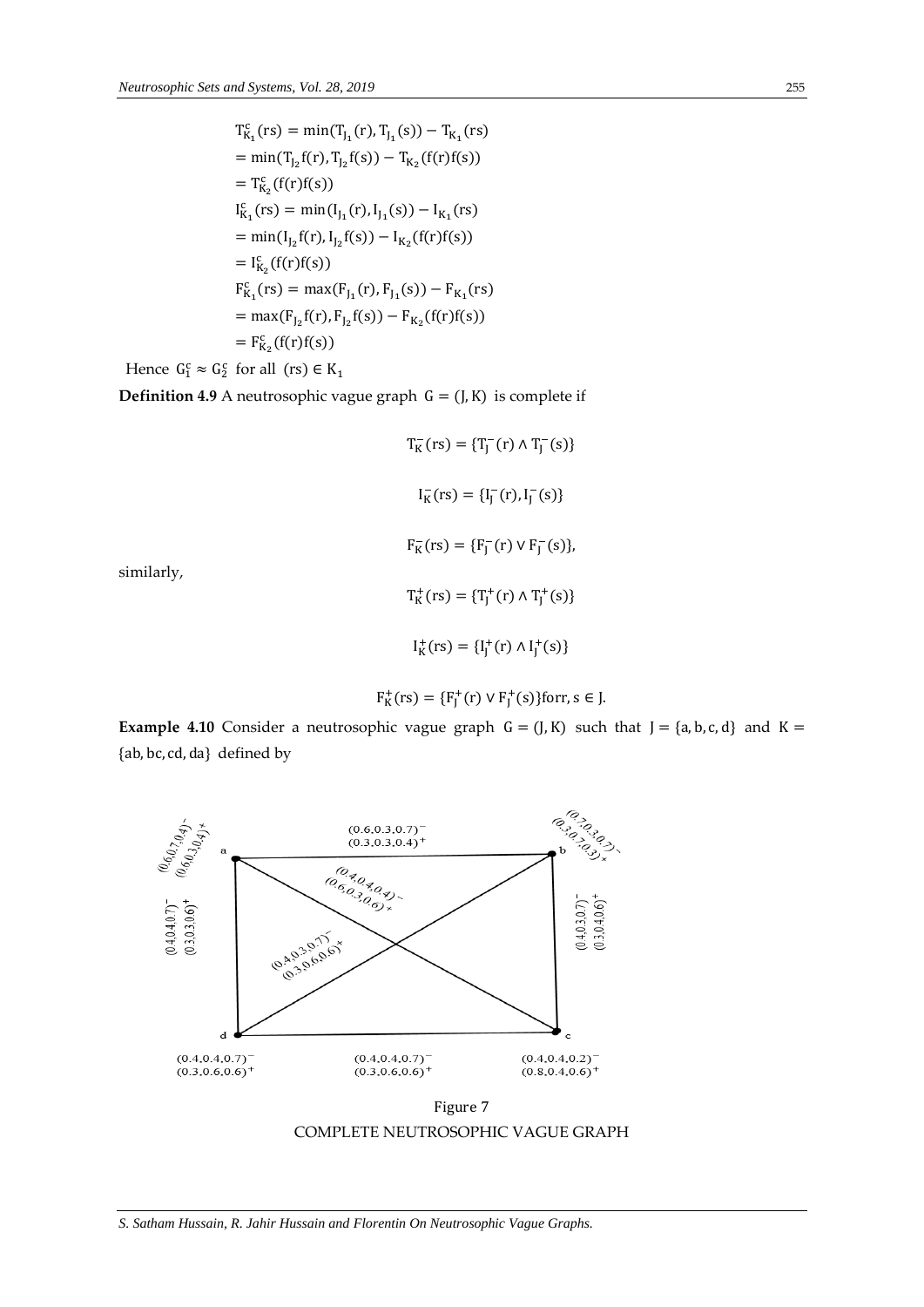**Definition 4.11** The complement of neutrosophic vague graph  $G = (J, K)$  of  $G^* = (V, E)$  is a neutrosophic vague complete graph  $G = (J^c, K^c)$  on  $G^* = (R, S^c)$  where

(1) 
$$
J^{c}(r_{i}) = J(r_{i})
$$
  
\n(2) 
$$
\hat{T}_{j}^{c}(r_{i}) = \hat{T}_{j}(r_{i}), \hat{I}_{j}^{c}(r_{i}) = \hat{I}_{j}(r_{i}), \hat{F}_{j}^{c}(r_{i}) = \hat{F}_{j}(r_{i}) \text{ for all } r_{i} \in J
$$
  
\n(3) 
$$
\hat{T}_{K}^{c}(r_{i}s_{j}) = (\hat{T}_{j}(r_{i}) \land \hat{T}_{j}(s_{j})) - \hat{T}_{K}(r_{i}s_{j})
$$
  
\n
$$
\hat{I}_{K}^{c}(r_{i}s_{j}) = (\hat{I}_{j}(r_{i}) \land \hat{I}_{j}(s_{j})) - \hat{I}_{K}(r_{i},s_{j})
$$
  
\n
$$
\hat{F}_{K}^{c}(r_{i}s_{j}) = (\hat{F}_{j}(r_{i}) \lor \hat{F}_{j}(s_{j})) - \hat{F}_{K}(r_{i}s_{j}) \text{ for all } (r_{i}s_{j}) \in K
$$

**Proposition 4.12** The complement of complete neutrosophic vague graph with no edge. or if G is complete then  $G<sup>c</sup>$  the edge is empty.

Proof. Let  $G = (J, K)$  be a complete neutrosophic vague graph so  $\widehat{T}_{K}(r_{i}s_{i}) = (\widehat{T}_{I}(r_{i}) \wedge \widehat{T}_{I}(s_{i}))$ 

$$
\hat{I}_K(r_i s_j) = (\hat{I}_J(r_i) \wedge \hat{T}_J(s_j))
$$

$$
\widehat{F}_K(r_i s_j) = (\widehat{F}_J(r_i) \vee \widehat{F}_J(s_j)) \forall (r_i, s_j) \in J
$$

**Hence in**  . **Now,**

$$
\widehat{T}_{K}^{c}(r_{i}s_{j}) = (\widehat{T}_{J}(r_{i}) \wedge \widehat{T}_{J}(s_{j})) - \widehat{T}_{K}(r_{i}s_{j})
$$

$$
= (\widehat{T}_{J}(r_{i}) \wedge \widehat{T}_{J}(s_{j})) - (\widehat{T}_{J}(r_{i}) \wedge \widehat{T}_{J}(s_{j})) \forall i, j, ..., n
$$

$$
= 0 \forall, i, j, ..., n.
$$

and

$$
\begin{aligned} \hat{\mathbf{l}}_{\mathbf{K}}^c(\mathbf{r}_i\mathbf{s}_j) &= (\hat{\mathbf{l}}_J(\mathbf{r}_i) \wedge \hat{\mathbf{l}}_J(\mathbf{s}_j)) - \hat{\mathbf{l}}_{\mathbf{K}}(\mathbf{r}_i\mathbf{s}_j) \\ &= (\hat{\mathbf{l}}_J(\mathbf{r}_i) \wedge \hat{\mathbf{l}}_J(\mathbf{s}_j)) - (\hat{\mathbf{l}}_J(\mathbf{r}_i) \wedge \hat{\mathbf{l}}_J(\mathbf{s}_j)) \forall \ \mathbf{i}, \mathbf{j}, \dots, \mathbf{n} \\ &= 0 \forall \ \mathbf{i}, \mathbf{j}, \dots, \mathbf{n}. \end{aligned}
$$

Similarly  $\hat{F}_{K}^{c}(r_{i}, s_{j}) = 0$ . Thus,  $(\hat{T}_{K}(r_{i}, s_{j}), \hat{I}_{K}(r_{i}, s_{j}), \hat{F}_{K}(r_{i}, s_{j})) = (0, 0, 0)$ 

Hence, the edge set of  $G<sup>c</sup>$  is empty if G is a complete neutrosophic vague graph.

#### **Conclusion and futute directions:**

This work dealt with the new concept of neutrosophic vague graphs. Moreover, some remarkable properties of strong neutrosophic vague graphs, complete neutrosophic vague graphs and self-complementary neutrosophic vague graphs have been investigated and the proposed concepts were described with suitable examples. Further we can extend to investigate the regular and isomorphic properties of the proposed graph. This can be applied to social network model and operations research.

#### **References**

- 1. Abdel-Basset, M., Mohamed, R., Zaied, A. E. N. H., &Smarandache, F. . A Hybrid Plithogenic Decision-Making Approach with Quality Function Deployment for Selecting Supply Chain Sustainability Metrics. Symmetry, 11(7),(2019), 903.
- 2. Abdel-Basset, M., Nabeeh, N. A., El-Ghareeb, H. A., &Aboelfetouh, A. . Utilising neutrosophic theory to solve transition difficulties of IoT-based enterprises. Enterprise Information Systems,(2019) 1-21.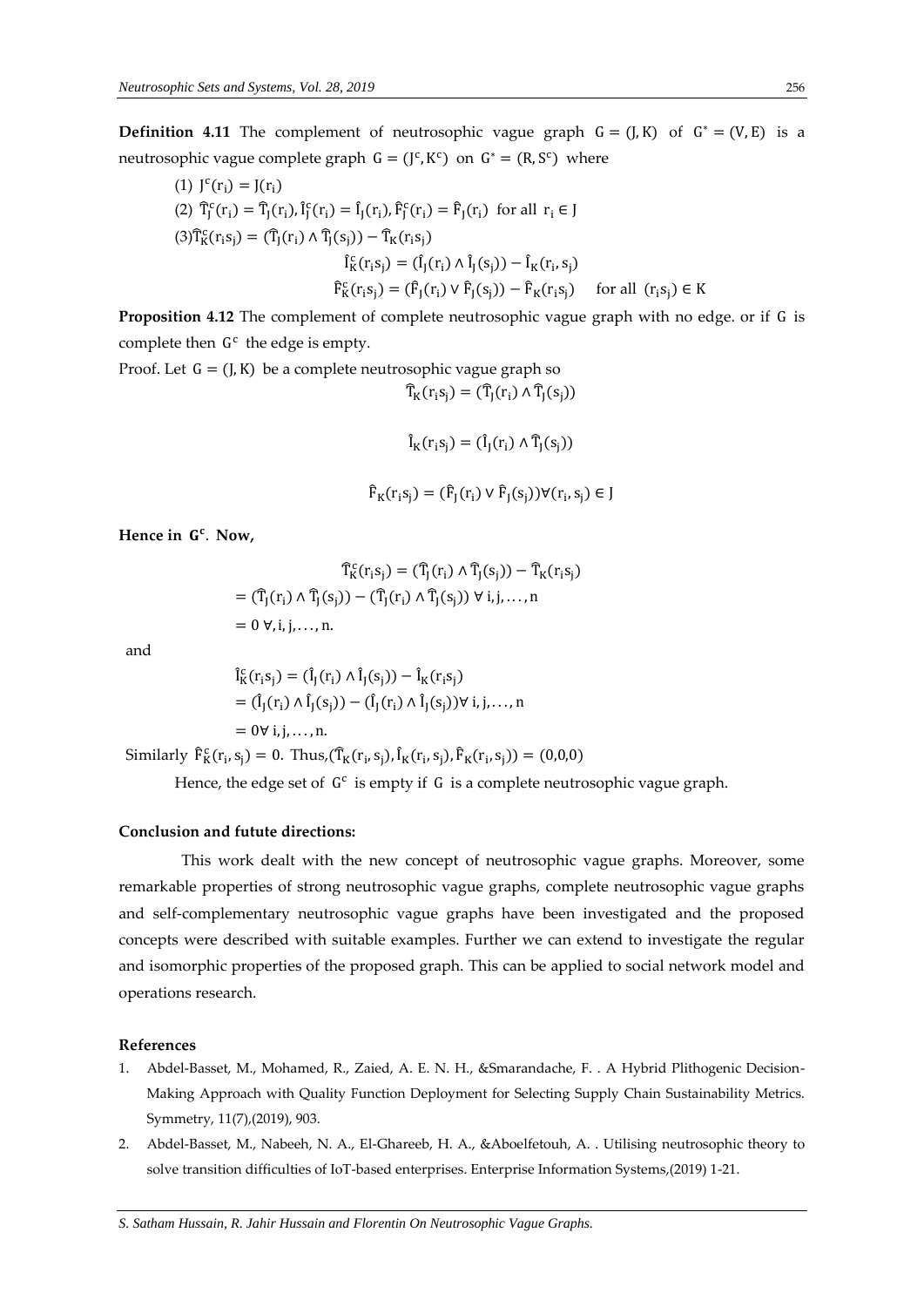- 3. Abdel-Baset, M., Chang, V., &Gamal, A. Evaluation of the green supply chain management practices: A novel neutrosophic approach. Computers in Industry, 108,(2019) 210-220.
- 4. Abdel-Basset, M., Saleh, M., Gamal, A., &Smarandache, F. An approach of TOPSIS technique for developing supplier selection with group decision making under type-2 neutrosophic number. Applied Soft Computing, 77,(2019) 438-452.
- 5. Abdel-Baset, M., Chang, V., Gamal, A., &Smarandache, F. An integrated neutrosophic ANP and VIKOR method for achieving sustainable supplier selection: A case study in importing field. Computers in Industry, 106,(2019) 94-110.
- 6. Abdel-Basset, M., Manogaran, G., Gamal, A., &Smarandache, F. A group decision making framework based on neutrosophic TOPSIS approach for smart medical device selection. Journal of medical systems, 43(2)(2019), 38
- 7. Al-Quran, A., Hassan, N. Neutrosophic vague soft expert set theory. Journal of Intelligent Fuzzy Systems, 30(6) (2016)., 3691-3702.
- 8. Alkhazaleh, S. Neutrosophic vague set theory. Critical Review, 10,(2015) 29-39.
- Ali M, and Smarandache F, Complex Neutrosophic Set, Neural Computing and Applications, Vol. 27, no. 01.
- 10. Ali M, Deli I, Smarandache F, The Theory of Neutrosophic Cubic Sets and Their Applications in Pattern Recognition, Journal of Intelligent and Fuzzy Systems, (In press).
- 11. Akram M , Gulfam Shahzadi, Operations on Single-Valued Neutrosophic Graphs, Journal of uncertain systems, Vol.11, No.1, pp. 1-26, 2017.
- 12. Akram M, Neutrosophic competition graphs with applications, Journal of Intelligent and Fuzzy Systems, Vol. 33, No. 2, pp. 921-935, 2017.
- 13. Akram M , Shahzadi S, Representation of Graphs using Intuitionistic Neutrosophic Soft Sets, Journal of Mathematical Analysis, Vol 7, No 6 (2016), pp 31-53.
- 14. Akram, M.; Malik, H.M.; Shahzadi, S.; Smarandache, F. Neutrosophic Soft Rough Graphs with Application. Axioms 7, 14 (2018).
- 15. Borzooei R. A and Rashmanlou H, Degree of vertices in vague graphs, Journal of Applied mathematics and information., 33(2015), 545-557.
- 16. Borzooei R. A. and Rashmanlou H, Domination in vague graphs and its applications, Journal of Intelligent Fuzzy Systems, 29(2015), 1933 -1940.
- 17. Borzooei R. A., Rashmanlou H, Samanta S and M. Pal, Regularity of vague graphs, Journal of. Intelligent Fuzzy Systems, 30(2016), 3681-689.
- 18. Broumi S, and Smarandache, F. (2013). Intuitionistic neutrosophic soft set. Journal of Information and Computer Science, 8(2), 130-140.
- 19. Broumi S, Smarandache, F., Talea, M., and Bakali, Single Valued Neutrosophic Graphs: Degree,Order and Size, 2016 IEEE International Conference on Fuzzy Systems (FUZZ-IEEE).
- 20. Broumi S, Talea M, Bakali A, Smarandache F, Single Valued Neutrosophic Graphs. The Journal of New Theory, 2016(10),861-101.
- 21. Broumi S, Dey A, Bakali A, Talea M, Smarandache F, Son L. H., Koley D, Uniform Single Valued Neutrosophic Graphs, Neutrosophic Sets and Systems, Vol. 17, (2017).42-49.
- 22. Broumi S, A. Bakali,M. Talea, F. Smarandache, An Isolated Interval Valued Neutrosophic Graphs,Critical Review, Center for Mathematics of Uncertainty,Creighton University Volume XIII, 2016,